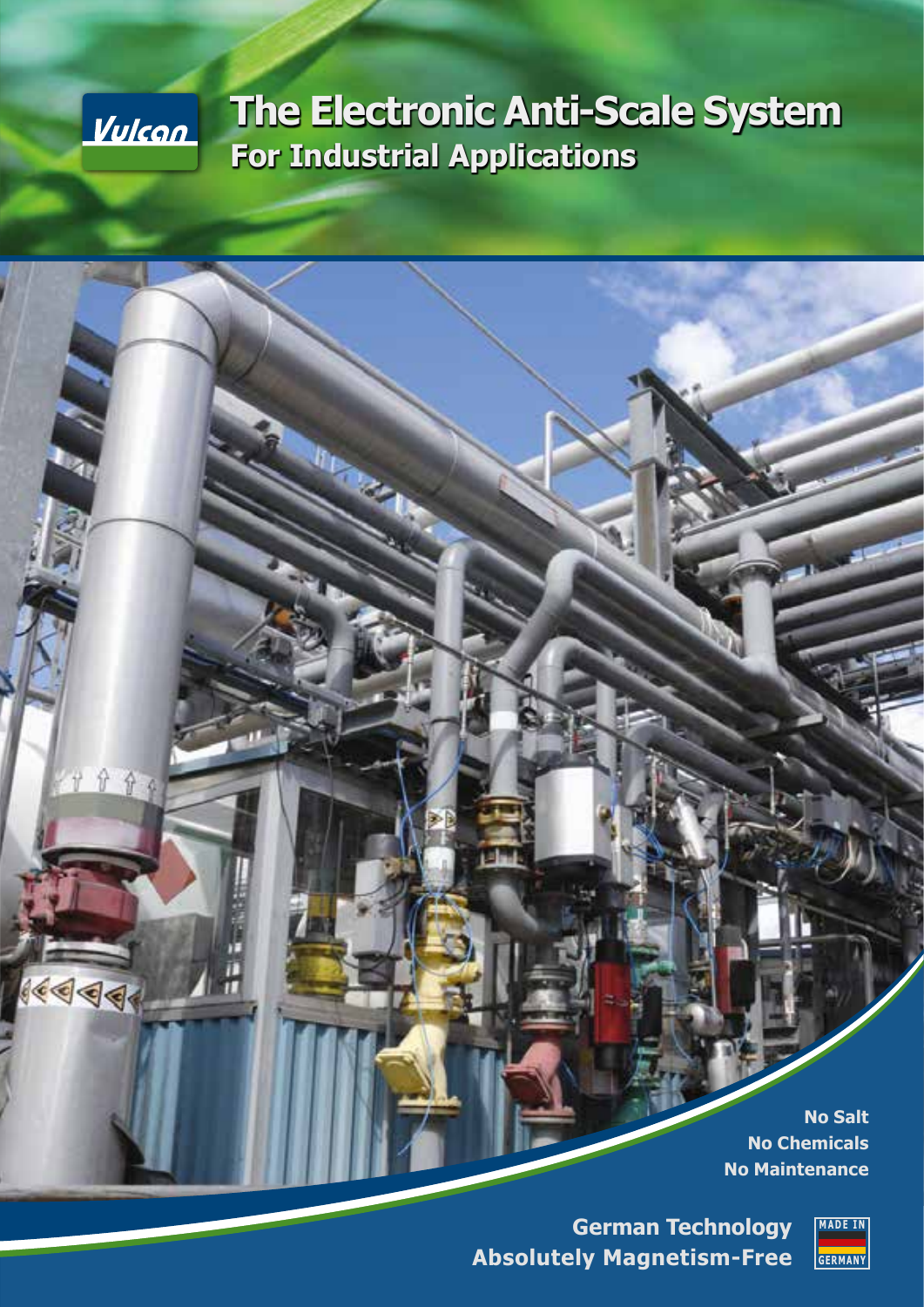

# **Vulcan – the chemical-free solution**

The Vulcan-Impulse-Technology treats the water with special electronic impulses that take away the adhesive power of the scale. Scale is simply washed away with the water as a fine powder.

Vulcan provides a salt-free and chemicalfree solution for all types of scale-related problems in many industrial applications.





### **Benefits of using Vulcan**

- ► Maximized life of production equipment
- ► Lengthens maintenance intervals
- ► Increase in overall productivity
- ► More efficient use of energy consumption
- ► Reduction of chemical and salt costs
- ► An easier and less-frequent cleaning process
- ► No production loss during installation
- ► A fast pay-back of acquisition costs





#### **Saving money with Vulcan**

Cooling towers often suffer from scale buildup caused by the vaporization and cycling of water. Scale cannot evaporate, so when a new cycle of water is introduced, the scale builds up more and more. This type of hard compounded scale is expensive to remove so frequently. Vulcan reduces the amount of scale deposits and reduces the amount of required maintenance. It offers you a permanent solution without on-going costs, repairs or replacements.

Cooling tower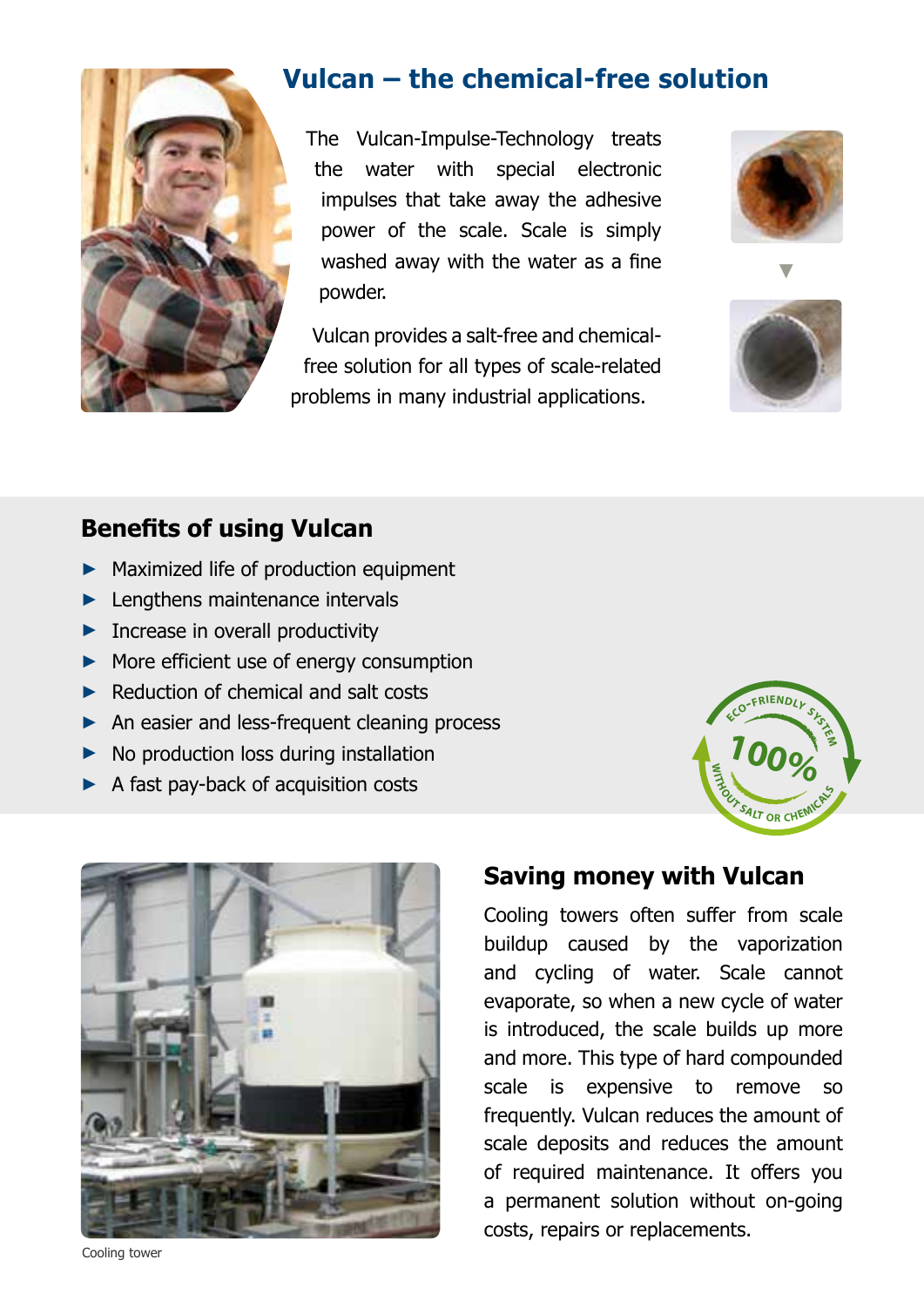## **Installation example**



Vulcan should be installed just before the heat exchanger. Installation is simple and no pipe cutting is needed. Please ensure to regularly drain the circuit at the bottom of the basin or use a centrifugal filter to take away remaining solids from the cooling tower water.

Open loop example

#### **Application examples**

- Cooling towers
- ► Heat exchangers
- ► Chillers & refrigeration systems
- ► Vacuum pumps and valves
- ► Grinders and mixers
- ► Condensers
- ► Industrial ovens and presses
- ► Food processing





#### **Case study**

"After installing the Vulcan unit, we were able to stop all chemical based cooling tower treatment. After approximately six months, almost no scale build up was observed.

Small amounts of scale that were found on the cooling tower are easily removed with the wipe of a finger. With these results, we can confirm the effectiveness of the Vulcan."